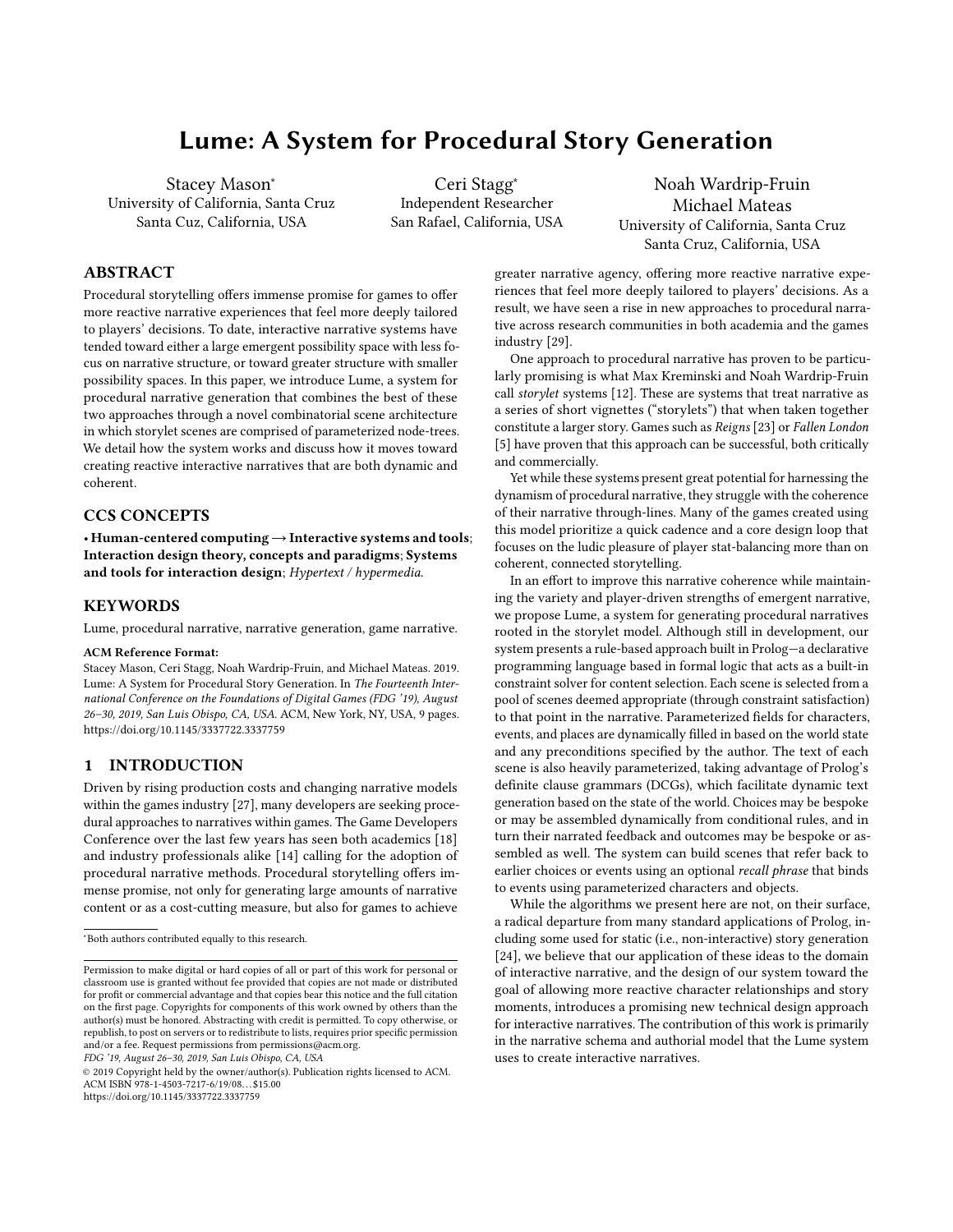# 2 RELATED WORK

Much work on procedural narrative generation has approached the problem by applying various models of narrative from narratology research to generate completed stories [\[13\]](#page-8-7). While this research has yielded interesting results, many of the concerns and innovations in those systems are aimed at trying to generate completed (static) narratives with salient plots. Though plot is a useful and important element of rich storytelling, Lume's goal is not to generate a plot arc autonomously, but rather to surface content strategically in response to player interaction. Thus the work done specifically in the space of interactive storylet approaches and procedural systems, and those that surface salient narrative based on player input, prove to be apt starting points for comparison.

One of the foundational academic descriptions of a procedural storylet system is Mark Bernstein and Diane Greco's Card Shark [\[3\]](#page-7-2), a system that "begins with a set of lexia $^1$  $^1$ , all of which are connected to each other, and builds structure by removing unwanted connections" through a process that Bernstein and Greco term sculptural hypertext. The promise of sculptural hypertext—which Aaron A. Reed examines and folds into his broader definition of "sculptural fiction" [\[25\]](#page-8-8)—is one of assembling a narrative through selection from a database. Yet Bernstein acknowledges,

Where a sculptural strategy has been employed in the past—most notably, perhaps, in Malloy's (1993) Its name was Penelope and in Malloy and Marshall's (1996) Forward Anywhere—it has been chosen in part to deemphasize temporal sequence and narrative structure (Golovchinsky and Marshall 2000). [\[16\]](#page-8-9)[\[17\]](#page-8-10)[\[7\]](#page-7-3)

Bernstein and Greco cite earlier attempts at sculptural fiction whose selection process was largely random. Unlike these, however, Card Shark selects eligible lexia based on the state of the world—that is, it selects relevant content—and presents all of those relevant options to the reader, who then decides which lexia to visit next. This approach forces readers to strategize about their own traversal through the work, making a decision as to which content they would like to experience next. In contrast, our system presents only one of the (potentially many) viable lexia to players in an effort to keep players invested in the role-playing opportunities the narrative provides (through diegetic agency). It never asks them to break that role by operating as their own narrator and providing extra-diegetic agency [\[19\]](#page-8-11).

Like the works Bernstein and Greco cite, many popular games today employing a sculptural approach—most notably, the very card-like Reigns[\[23\]](#page-8-5)—provide something of a loose emergent narrative. Yet this narrative is typically an after-thought to the ludic pleasures of stat-balancing. Little attention is paid to character arcs and development, scene length and pacing, rising and falling dramatic tension curves, and the causal relationship between events. The last of these is perhaps one of the most important considerations for interactive storytelling that seeks to create and maintain a sense of players' narrative agency.

Mateas and Stern [\[20\]](#page-8-12) note that most interactive narratives fall into two general approaches: a more hand-crafted structure of nodes—such as the plot structures common to action/adventure

games, hypertext fiction and hypermedia, and choose-your-ownadventure books—and a more procedural simulation approach that encourages emergent narrative, such as those found in sim games, virtual worlds, or the narrative created in the recounting of a sport or eSport match. Their technical approach to Facade sought to find a middle ground between these extremes through a drama management system that selects fine-grained narrative beats appropriate to particular narrative contexts. While Facade is widely recognized as a successful experiment in very reactive narrative, the cast was very contained, thus beats were not parameterized to be applicable to multiple characters in multiple narrative contexts. In contrast, parameterized beats applicable to a larger cast was one of the major design goals of Prom Week [\[21\]](#page-8-13). Yet while it was successful in creating dynamic emergent narrative events, these events lacked a clear, recognizable narrative structure. Our system aims to take from the best of both approaches, using parameterization that makes content more applicable and reusable across different points in the narrative, but also provides the narrative structure to offer stronger signaling of causal relationships.

The idea of building a parameterized storylet system is promising, and research into storylet systems is being pursued on multiple fronts. StoryAssembler [\[6\]](#page-7-4) is an exciting approach that, like Lume, selects parameterized storylets from a pool of content. However, StoryAssembler uses a hybrid-planning approach (in contrast to our bottom-up logic-programming approach) that is organized around explicit authorial goals, using the concept of goal as a global mechanism for authorial control over narrative progression. As Lume remains an ongoing research project, there will be interesting future work to determine how much additional content-selection scaffolding is needed in practice to formulate satisfying narratives. Our early intuition is that these different approaches will likely yield different characteristics from those of the narratives themselves.

# 3 NARRATIVE MODEL

Our concept of narrative is derived from a popular theory of narrative practitioners, conceiving of narrative as a series of interconnected moments [\[22\]](#page-8-14). Whether creators organize these moments into scenes, beats, film shots, or pages, we experience narrative linearly in discrete moments. We expect these moments to feature consistent characters, and to be related causally. These expectations are so strong that consumers of emergent narrative will often read causality into sequential moments, even where none is explicitly shown or modeled [\[28\]](#page-8-15).

In general, storylet systems promise an alternative to handcrafted branching plots and emergent simulated plots. The narrative vignettes themselves may be as well-formed as the author likes, while the procedural combination of these vignettes can lead to the emergence of overarching narrative arcs. The creation of a wellformed narrative arises from selecting appropriate moments into appropriate slots, and the more specific the selected narrative scenario is to the current world-state, the more reactive the narrative should feel to the player's input.

Our hope for the Lume system is to strike a balance between what we call narrative dynamism, the feeling that what is happening is one of many paths that could have been taken, and narrative coherence, the feeling that narrative events are developing causally

<span id="page-1-0"></span><sup>&</sup>lt;sup>1</sup> Lexia is the commonly-accepted term within the hypertext community for a node, often a passage of text, that is linked to other passages.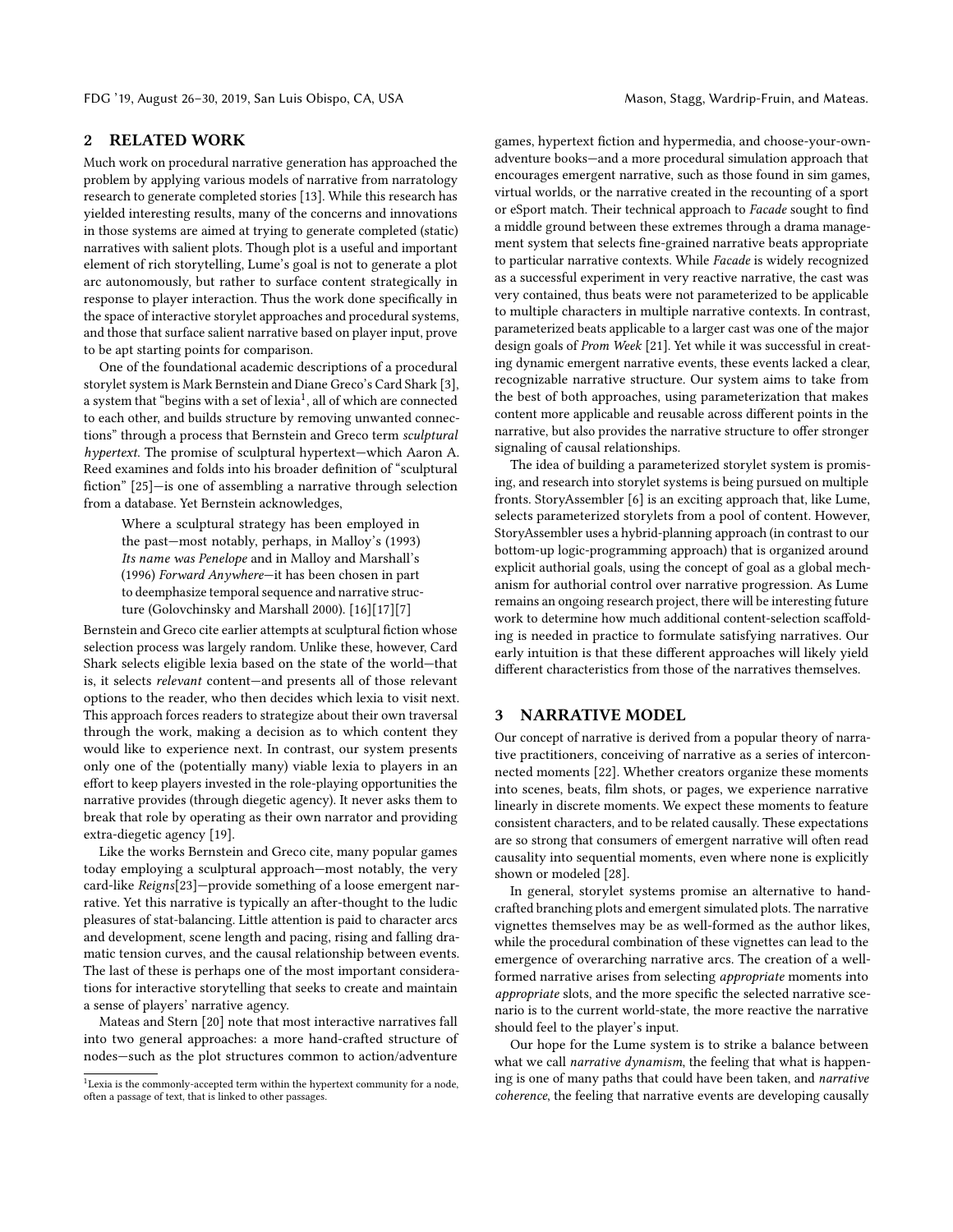<span id="page-2-0"></span>

Figure 1: A scene node-tree.

from player actions or from logical NPC reactions. The Lume system offers a hybrid approach in which individual scenes constitute node trees, but the selection of the scene to be displayed next is left up to the system. By building on the capabilities of logic programming approaches to content selection, we are able to construct a coherent narrative through a series of moments appropriate to the given context. In addition, we parameterize several elements of the selected scenes themselves in an effort to allow both content reuse in more places, and (more importantly) a greater sense of narrative reactiveness, as more content is able to be catered to the player's past decisions. Thus the narrative experience is shaped by logical rules authored by creators, but the actual narrative experience emerges from the player's decisions.

# 4 SCENE NODE-TREES

"Scenes" are the units of narrative moment we use as our storylets. The system presents a scene, and based upon the outcome of that scene, it updates the state of the world before determining which scene to present next.

Scenes are composed of a tree of nodes: a mandatory base node, which typically presents the premise of the scene and introduces initial characters, and optional child nodes for player choices or variable beats within the scene (discussed below). These nodes, taken together, form a tree that varies the outcome of any particular narrative moment (see Fig. [1\)](#page-2-0).

Our procedural scene design provides a way to hybridize the branching node structure commonly used for well-formed interactive narratives—such as those found in interactive narratives with authored choice-paths—with the huge possibility spaces of more proceduralized approaches such as those found in simulation games.

# 4.1 Base Nodes

Each scene has a Base Node as its root. The constraints of the base node must be satisfied in order for the scene to be eligible for selection (and child nodes may impose additional constraints). All base nodes contain the following components:

4.1.1 Preconditions. Preconditions are the rules that must be satisfied in order for a scene to become eligible for display. Preconditions are specified by narrative designers. Examples of preconditions include:

- Player is in The Woods
- It is morning
- A cautious NPC is in your party
- The player just changed locations
- The player has killed an NPC
- A Traumatic Event has occurred

4.1.2 Bindings. Since scenes are authored in a parameterized manner that leaves slots to be filled by narrative features such as characters, places, or flags. These bindings allow each slot to attach to specific eligible objects in the game world. For example, a scene's preconditions may specify that a scene takes place between the player and an NPC in the party. The system would then try to use Sara (and then Mehmet, and Alice, etc.) as a candidate character for the NPC binding slot for this scene. It may succeed with some, all, or none of the candidates, and will return scene trees for all successful binding sets and then select one. If a scene has binding requirements, and the bindings cannot be satisfied by available characters/objects, the scene will be ineligible. Bindings particularly leverage Prolog's constraint-solving capabilities: given the current state of the world and the constraints specified, Lume will automatically try all candidate objects in each slot, trying to build viable nodes and trees that work.

4.1.3 Instructions. Instructions are the output of the scene, either in the form of display text, functional tags, or markup to be interpreted and used by other engines. Instructions may be simple strings of static text, but in practice, the system is most powerful when instructions take the form of DCGs (Prolog's definite clause grammars) which allow for text to be generated dynamically. Bindings may be passed into an instruction's DCGs to modify the text dynamically. An example instruction:

Instructions = [NPC1, "never loved that ", [insultnoun, foolish],", NPC2 ]

might be presented as "Sara never loved that oaf Ralph" if Sara is bound to NPC1 and Ralph is bound to NPC2, and "oaf" is one of the possible expansions of [insultnoun, foolish].

4.1.4 Postconditions and the Event List. Postconditions change the state of the world in response to the scene presented. In our system, "state" is stored as a single long list of events that have occurred in the world, and a scene's postconditions operate by appending events to this Event List. No state exists outside of this event list. Using this approach, we track not only the current state of the world, but also all of the previous states and events. Thus we can search the list for the most likely event to have caused major relationship changes or for any similar turning point. We can then refer back to these moments using Recall Phrases.

4.1.5 Recall Phrases (optional). Recall phrases generated by a scene are sections of markup text that refer back to the events that took place in that scene. We might want to refer to a moment in which a major relationship change happened, a character died, a building burned down, or any other significant story event. Recall phrases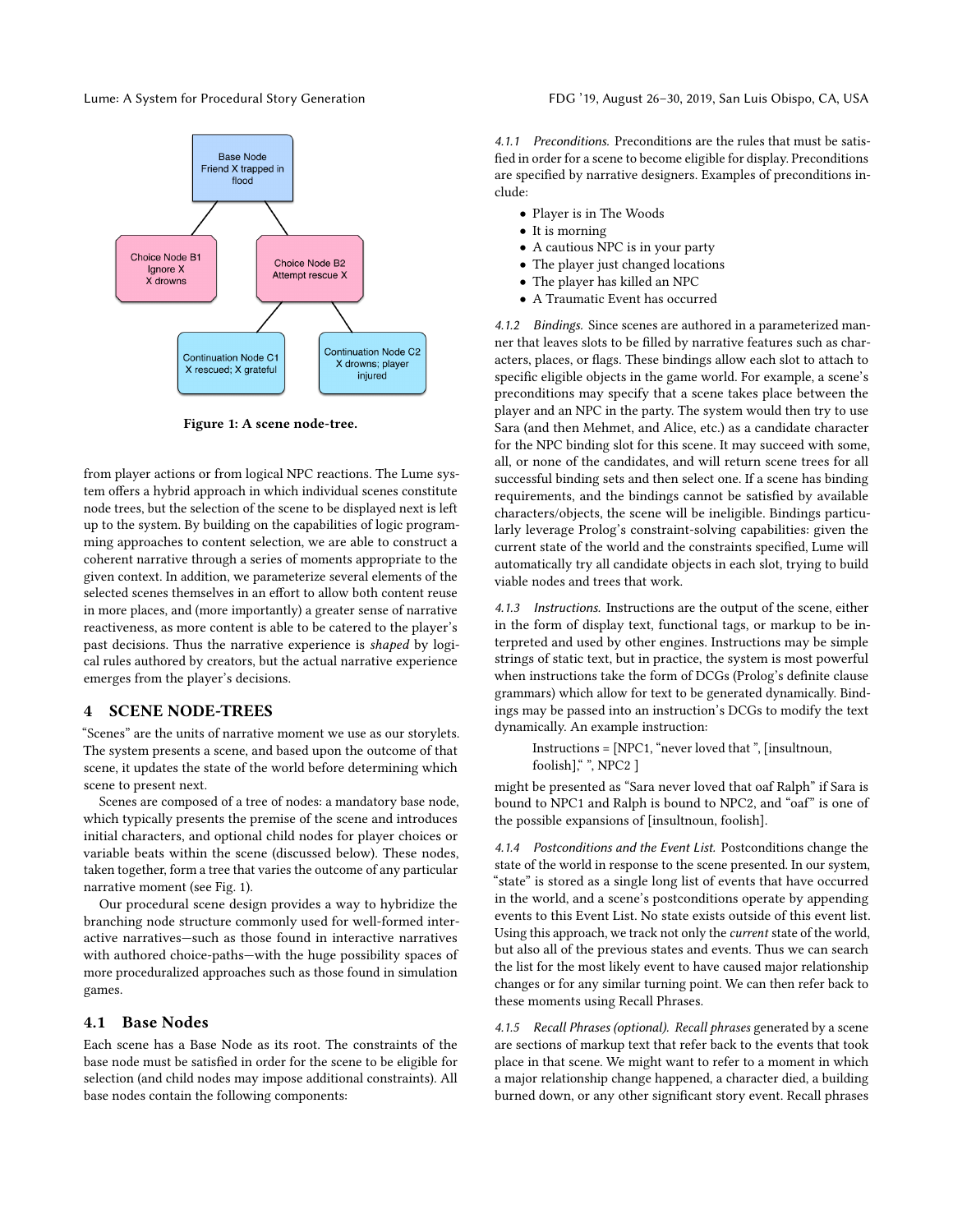FDG '19, August 26-30, 2019, San Luis Obispo, CA, USA Mason, Stagg, Wardrip-Fruin, and Mateas.

allow us to query the system not just for a particular major event (e.g., the time you killed John), but for any event that fits a designer's criteria (e.g., the last time X's opinion of you changed for the worse).

In practice, different characters will refer to past events in different contexts, some positive and some negative. To handle these different tones, the system supports long (default), short, and negative recall phrases. For example, if the house burns down, we would attach recall phrases to that scene:

- Long recall: the house burned down
- Short recall: the fire
- Negative recall: you let the house burn down

An author might then write "Sarah mumbles, 'Things haven't been the same between us since [ShortRecall].' " The author can then link Recall to a time in which a major event lowered your relationship with Sarah. If the player has seen the fire scene, the line will replace with "Things haven't been the same between us since the fire." If, however, a different major event lowered your relationship, Sarah might instead say "Things haven't been the same since the affair." If the line calls for a more aggressive accusation, we might choose to use the negative recall instead: "Forgive!? Of course I can't forgive; [you let the house burn down]!"

Recall phrases are entered by a human author, but may be further parameterized by DCGs (see section on DCGs below). They may be attached to a base node ("that time the church flooded") or may be attached to choice nodes ("that time you chose to leave George in the flood") or other child nodes.

#### 4.2 Choice Nodes

In addition to base nodes, scenes may optionally contain choices for the player to make. Each choice and its subsequent feedback to the player is contained within a choice node. Choice nodes have all of the same components as base nodes—preconditions, bindings, instructions, postconditions, and optional recall phrases—with some slight distinctions, detailed below.

4.2.1 Preconditions. Choice nodes may have their own preconditions that must be satisfied in order for this particular choice to be presented to a player within the Scene. Unlike base nodes, if a choice node's preconditions are not met, it does not necessarily invalidate the Scene's eligibility (see section on Scene Eligibility).

4.2.2 Bindings. Bindings are inherited from the base node, but choice nodes may specify additional bindings if needed. (These are inherited in turn by any children of this choice node.)

4.2.3 Choice Text. This is the text displayed to the player before a choice is selected.

4.2.4 Instructions. A choice node's instructions are presented/executed if the player selects this choice. They usually take the form of feedback text offered to the player.

4.2.5 Postconditions. A choice's postconditions are applied after the player makes this particular choice (e.g., Penny's relationship with the player increases by a large amount as you chose to rescue her from the burning garage), whereas a base node's postconditions apply no matter what choice is selected (the garage has been destroyed).

<span id="page-3-0"></span>

Figure 2: Eligibility in scene node-trees. This is a valid scene, because at least one continuation or at least two choice nodes are available at each level, thus a viable scene can be presented.

4.2.6 Recall phrase. Recall phrases attached to choice nodes refer back to the exact choice a player made in a given situation. Though recall events may be applied to any node, they are most powerful when attached to choice nodes.

# 4.3 Continuation Nodes

Continuation nodes are used when the scene continues without a player choice. Continuation nodes may have any of the other node components. One useful way to use them is to specify multiple continuation node children, and to attach preconditions to each based on things like characters present in a party, flags raised by other scenes, etc., to branch the scene based on context. Another useful application is to place die-roll preconditions on continuation node children to add variability and unpredictability to outcomes after a choice.

### 4.4 Scene Eligibility

Scenes are eligible if the preconditions of the base node are met and any specified bindings can be filled. Whenever a scene node has choice nodes as children, at least two of those children must be valid for the node itself to be valid (i.e., the choice nodes' preconditions are satisfied and bindings can be filled). Likewise, if a node has continuation node children, at least one child must be valid for the parent to be valid (see Fig. [2\)](#page-3-0).

A node-tree is viable if the following are true:

- (1) All child nodes of any given node are of the same type
- (2) If a node has choice node children, it is only viable if at least two children are viable
- If a node has continuation node children, it is only viable if at least one child is viable

# 5 SCENE SELECTION RULES

Scenes are drawn at random from the list of currently viable scenes, and authors may add preconditions to make certain scenes viable only in a particular context. However, Lume does have some built-in mechanisms to assist with scene selection and repetition suppression: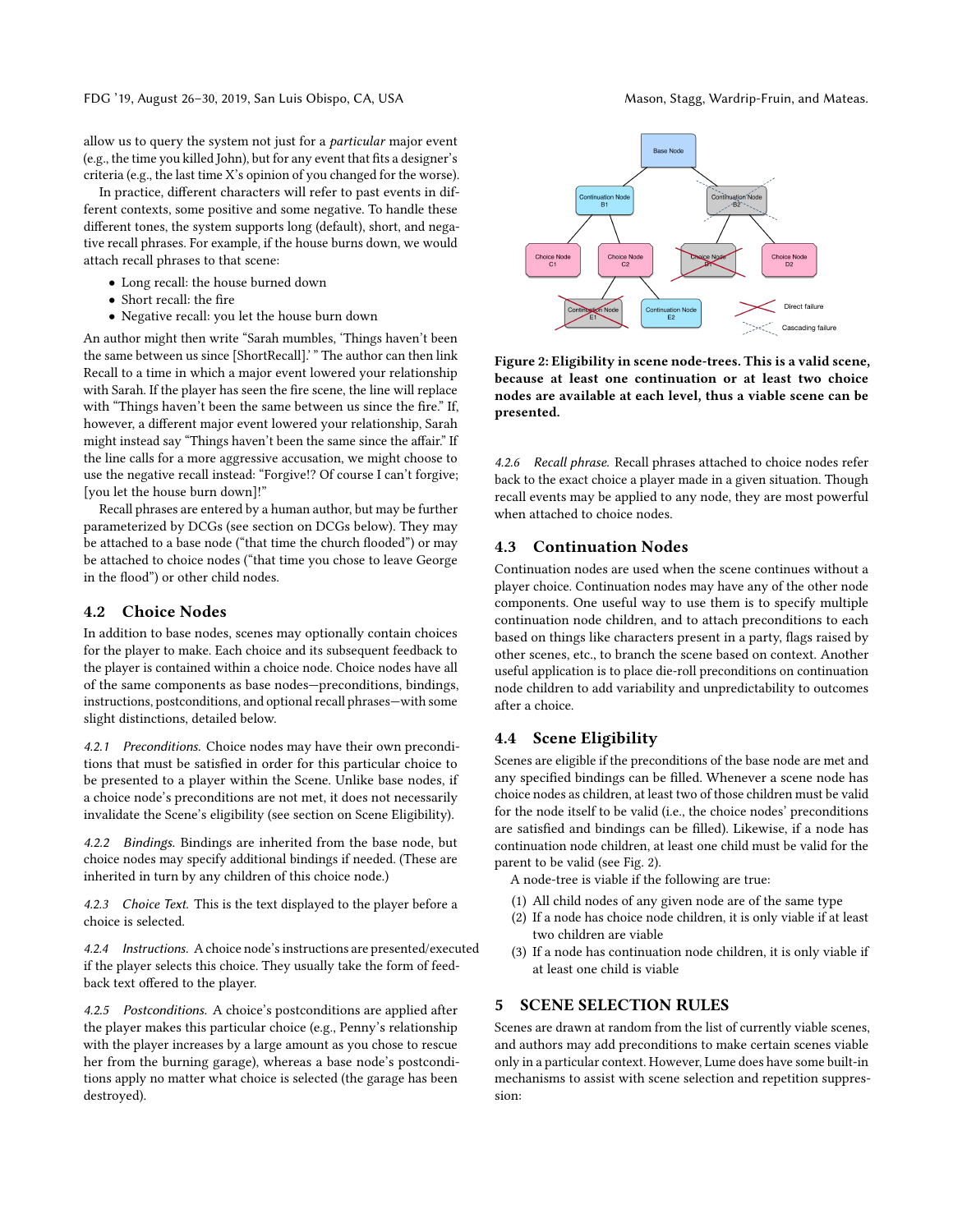- Scenes may be given a priority by their author. Viable higher priority scenes will be chosen ahead of any lower priority scenes
- If two scenes have an equal priority band, the system will prioritize the scene that has been shown fewer times to the player, and will deprioritize scenes that have been shown recently
- In practice, scenes with tighter preconditions—that is, scenes which are more specific to a particular event needing to have occurred before—are more likely to fire than common ones.
- If priority bands are equal and the player has encountered two scenes an equal number of times, the system will select one at random
- Authors can force scenes on a given turn, e.g., "Always fire Scene X as the 4th Scene in the game," or "Fire scene X on the turn after this one if it's available"
- Authors can combine tight preconditions with high selection priority to make a scene extremely likely to fire if its (rare) conditions are met

# 6 INCREASING PROCEDURALITY WITHIN **SCENES**

While the Lume system offers highly variable plot structures through the ability to pull appropriate scenes from the pool of eligible scenes in any given moment, the true power of the Lume system comes from the fact that many elements of scenes are parameterized. Parameterized character bindings (see section on Bindings) are extremely powerful when combined with conditional generative text. This section discusses additional features that increase combinatorial potential within scenes.

### 6.1 Definite Clause Grammars

The Lume system takes advantage Prolog's built-in Definite Clause Grammars (DCGs), which offer a means to implement contextsensitive grammars. Context-sensitive grammars are able to carry out all of the functions of context-free grammars—structures widely used in other successful text-generation tools [\[26\]](#page-8-16), [\[4\]](#page-7-5))—while also allowing for more specific expansions of text based on contextspecific information. In practice, this means that Lume authors can provide preconditions for text-expansions that allow for text to be expanded in certain ways if certain preconditions are met.

Additionally Lume allows for certain DCGs to override others, giving authors the opportunity to impose hierarchy and specifiy which DCGs they would prefer to be expanded if certain conditions are met. For example, an author could specify that a [Greeting] by default expands to either the phrase "Hi." or the phrase "Hello." But if the [Greeting] is performed by an AngryCharacter, override those expansions with "How could you do this?"

By default, eligible DCG terminals are selected at random with an equal distribution. Thus in our example above "Hi." and "Hello." would have equal chance of selection. Authors can "weight" the expansions in certain directions by adding die rolls as preconditions.

As with other text-generation tools, DCGs can also combine to make up other DCGs. Thus we could also author [SayName] to expand to "My Name is [CharName]" or "I go by [CharName]" and then author the DCG [Introduction] to expand to the combination of {[Greeting],[SayName]}.

### 6.2 Pronoun Replacement and Point of View

To further parameterize the content of scenes, Lume implements a pronoun replacement system that allows authors to write text (with markup) that is more broadly applicable to multiple character bindings. Thus rather than authoring

"John killed Jane! She had it coming."

the author would instead write

NPC1, " killed ", NPC2, ". ", NPC2, " had it coming."

The system interprets that in this case, NPC2 is a woman and substitutes the appropriate pronouns. Note that the first time NPC2 is called, it expands to NPC's name, and the second time, it expands to a pronoun. In the case in which the bindings are reversed, and NPC1 is Jane and NPC2 is John, the pronouns substitute appropriately.

Additionally the Lume system implements a dialogue function that takes the speaker into account. Thus, if we pass the same marked up sentence into some dialogue in which John is saying the line, he will appropriately declare:

"I killed Jane. She had it coming."

This functionality is particularly useful for recall functions, in which authors can specify "Player killed NPC2" and different characters might approach the player with an accusation "We all know [you killed Jane]" or the player might come upon two characters gossiping "Did you hear [John killed Jane]?" The pronoun and point of view functionalities ensure that one piece of content can be used in as many places as possible, increasing the potential for content reuse to limit authorial burden.

# 7 CREATING REACTIVE NARRATIVES

The potential for highly reactive narratives in Lume comes from the interplay between the several combinatorial aspects of the system:

- (1) At the scene level, scenes are selected to showcase the most relevant scene to the player at that moment in the story.
- (2) Character dialogue within a scene is written in DCGs, thus is able to be highly dynamic. The lines themselves may have preconditions that ensure the most relevant line is selected for the current moment.
- (3) Character dialogue may also utilize recall phrases to surface players' past decisions. So rather than "We question your leadership." the player might see "What kind of leader are you? You left Jane to die!" or with different events leading up to this scene, "What kind of leader are you? You stole John's dearest possession!" These can easily be authored into a scene's normal DCG dialogue.
- (4) The decisions presented to players within a scene can also have preconditions, thus are highly dynamic and customizable to specific circumstances.
- (5) Follow-up scenes may be specified by the author or left up to the system for selection.

These elements, taken with the apophenia that leads players to overestimate causal connections in emergent narratives even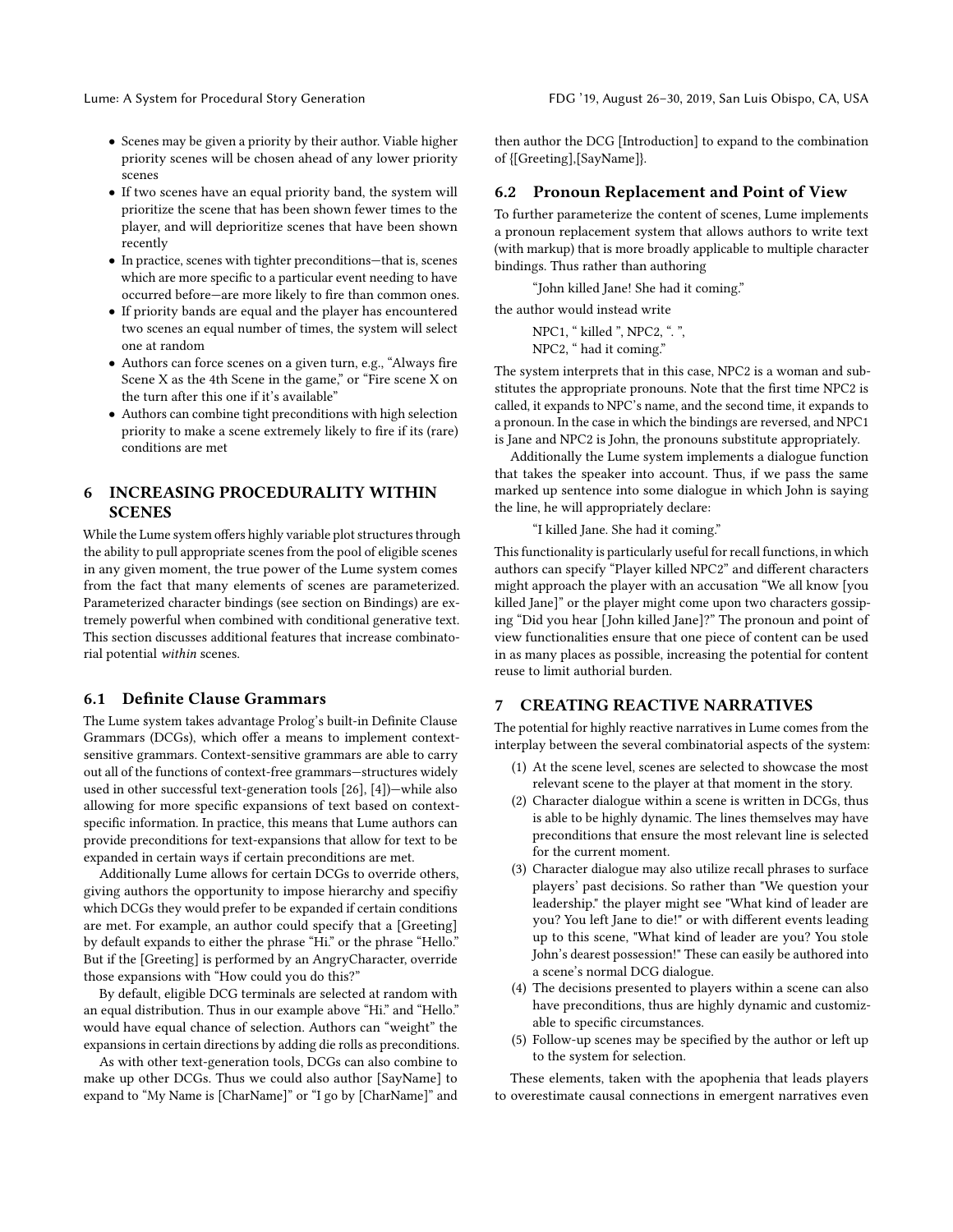FDG '19, August 26–30, 2019, San Luis Obispo, CA, USA Mason, Stagg, Wardrip-Fruin, and Mateas.

when none are specifically modelled [\[28\]](#page-8-15), present fertile ground for narratives to feel highly reactive.

# 7.1 Example Scene

Let us suppose we want to tell a simple story over three scenes that involves:

- (1) A dramatic incident
- (2) A reckoning incident
- (3) A consequence incident

For our dramatic incident we might have a list of scenes to choose from. For a simple example, suppose two of these are:

- (1) Flood Scenario
- (2) Attacked Scenario

The flood scene base node would be authored with the following fields:

- Preconditions: There is an NPC in your party (NPC1)
- Bindings: NPC1 should be attached to the history of this event
- Instructions: [Description of flood], [NPC Reaction]

The descriptions in brackets under the Instructions field demonstrate descriptions that would exist as DCGs. This text is dynamically adapted so the description of the flood will be varied on each play. The NPC reaction could similarly be authored to feel appropriate to the NPC that binds to this scenario.

We want this scene to have two choices: leave NPC1 behind, or attempt a rescue (which, for the sake of simplicity of this example, is doomed to fail). Each choice is authored as a child node. The first child node (abandon our companion), has the following fields:

- Preconditions: (none)
- Bindings: (NPC1 is inherited, no new bindings)
- Choice Text: "Leave", NPC1
- Instructions: [Description of leaving], [NPC Reaction]
- Postconditions: NPC1 leaves your party; your relationship with NPC1 descreases
- Recall phrase: "You abandoned", NPC1, "during the flood"

The second child node (attempt a rescue) has the following fields:

- Preconditions: (none)
- Bindings: (NPC1 is inherited, no new bindings)
- Choice Text: "Attempt a rescue"
- Instructions: [Description of rescue attempt], [NPC Death]
- Postconditions: NPC1 dies Recall phrase: NPC1, "died during the flood"

See Fig. [3](#page-6-0) for a representation of the scene tree.

The process for authoring a scene in which our party is attacked by wolves would follow a similar format. If both scenes are tagged as a "dramatic scene" in their scene ID, the system will select one of the scenes.

# 7.2 Follow-Up Scenes and Emergent Narrative

As the player continues to experience the narrative, follow-up scenes can use preconditions to build on previous narrative experiences. Fig. [4](#page-7-6) demonstrates how leaving our companion in the flood provides context for future follow-up scenes. We might author

the following reckoning scene in which some character is angry at us about something:

- Preconditions: You have recently decreased relationship with an NPC
- Bindings: That NPC should be attached to the history of this event (NPCa)
- Instructions: [NPCa expresses anger over [Recall negative event]]

In this case, we (the players) have recently upset Alice, so this scene is a good candidate for selection. Alice will approach us, tell us—in a way specific to Alice—that she is upset and we will attach the description of that event. The player would see an aggressive Alice ask some variation of "[How could you?! ][You abandoned me during the flood]!", using the recall event we attached to that incident and with the appropriate pronouns to express that recall phrase from her point of view.

Fig. [5](#page-7-7) demonstrates an alternate path to the same scene with angry Alice. This time, the system has selected that our dramatic scene is one in which your party is attacked by wolves. A companion comes to us later and we ask him not to tell Alice. This might immediately lower our relationship with Alice even though she is not in the scene and attach its own recall description to that event. The system might still pick the angry scene because we have had a drop in relationship. Alice approaches, this time with the appropriate recall.

There are some interesting things to note about this second scenario: we have reused the angry NPC scenario with no additional authoring and it has still yielded a narratively interesting result. Additionally, we did not model Bob telling Alice what happened; from the system's perspective the angry scene was selected in the second example purely because Alice's relationship decreased. But through DCGs we could potentially offer explicitly that Bob told Alice or leave that information off completely and let the player infer whether that happened. Finally, this angry NPC scene could just as easily bind to another character. If the player upset Bob recently, she might instead experience Bob approaching her, upset with her recent action.

While stories larger than 3 scenes require more robust rulescaffolding to yield well-formed narratives across more complicated structures, this small example demonstrates excellent early results, and the system easily allows for the addition of these rules.

# 8 DISCUSSION

The primary goal of the Lume system is to strike a balance between narrative dynamism, the feeling that what's happening is one of many paths that could have been taken, and narrative coherence, the feeling that narrative events are causally following from player actions or logical NPC reactions. Several of Lume's features—and especially the combination of these features—offer fruitful steps toward these goals.

# 8.1 Toward Narrative Dynamism

8.1.1 Narrative Dynamism Through Scene Selection: Lume narratives are inherently dynamic, in that they are comprised of scenes that will always appear in different orders with different characters within them, given a large enough content pool. This architecture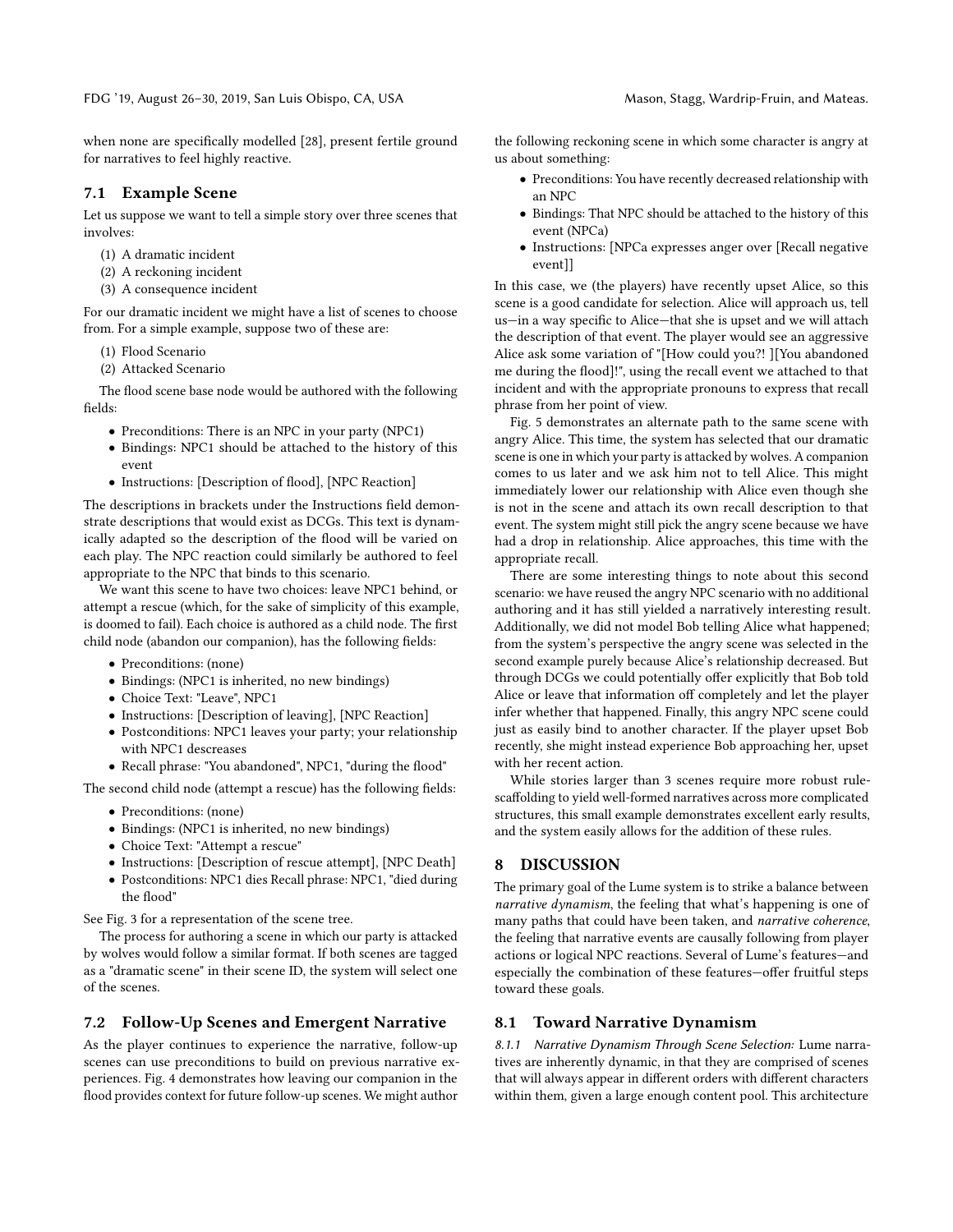<span id="page-6-0"></span>

Figure 3: A representation of a basic scene.

means that authors must take care to impose their own narrative scaffolding.

8.1.2 Narrative Dynamism Through DCGs: DCGs ensure that players are seeing varied content on each playthrough. Well-formed DCGs can support huge combinations of possible text output, and the context-specific nature of Prologs DCGs mean that expansions can be tailored to current game circumstances.

8.1.3 Narrative Dynamism Through Conditional Choices: Preconditions on choice nodes mean that players may be presented with different choices in different contexts. Yet because of the nature of the content selection mechanisms, we do not have to worry that more choices will necessarily lead to greater authorial burden.

#### 8.2 Toward Narrative Coherence

8.2.1 Narrative Coherence Through Bindings: A careful combination of bindings and preconditions allows us to construct coherent narratives. In particular, bindings allow us to have narrative throughlines that provoke causality in the player's mind. Bindings allow us to fill the appropriate character, place, or event into a narrative moment based on the current world state.

8.2.2 Narrative Coherence Through Content Control Flows: In a well-formed narrative, one scene is the logical outcome of another, and indeed there may be places where authors want to specify that if X happens, Y should happen in response. Lume gives authors control of the flow of narrative on a variety of explicit specificities by allowing authors to:

- Directly control which scene should fire next
- Specify that the next scene should be from certain content pools
- Specify that a scene from a certain pools should fire in the next X turns
- Indirectly steer toward certain scene relationships by authoring post-conditions to feed into other scenes' preconditions
- Indirectly steer flow through general scene priority

8.2.3 Narrative Coherence Through Recall Phrases: Recall phrases are useful devices to remind players that their decisions have changed the world, and changed characters' perceptions of them. This feature directly highlights the causal relationships in the narrative, and gives players a sense that their actions have caused the current narrative events. The fact that recall phrases are dynamic furthers the feeling of a deeply-tailored narrative experience.

8.2.4 Narrative Coherence Through Knowledge Representation: We have developed a set of rules and DCGs that allow characters to refer to other characters with generic tags if they don't know them. Thus characters could be "the man" or even "the man who [attacked us in the woods]" until he introduces himself as Robert. The knowledge representation capabilities are outside of the scope of this paper, but present interesting and promising future work.

8.2.5 Narrative Coherence Through Conditional Text Generation: In addition to DCGs offering a large possibility space for dynamic content, their context-specific nature means that we can ensure the most relevant expansion occurs. Thus our characters might speak in text that is specific to that character's voice, or might offer different reactions altogether based on their mood, the players' relationship, or a status. Locations might contain generic descriptions to be overridden by current story details. Narrations of different events might change based on the mood of the narrator. And so on.

# 8.3 Authoring Considerations in Lume

The authors of this paper have worked as professional narrative and technical designers at influential games and interactive narrative studios such as Telltale Games, Ubisoft, 2K Games, Radical Entertainment, Eastgate Systems, Sonderlust Studios, and the Expressive Intelligence Studio at UC Santa Cruz. The creation of Lume has largely grown out of the needs we found to be unaddressed with various systems at these organizations. A recurring theme has been a desire for a node-based system that accommodates greater levels of genuine dynamism [\[15\]](#page-8-17)—the absence of which is a critique often leveled at games created with the Telltale Tool [\[10\]](#page-7-8)—while maintaining narrative coherence. While we have not conducted a user-study to address whether the system does what we need—largely because such a study would not be able to determine such without a greater amount of authored content than is currently available—our experiences as seasoned authors have given us insights into the pros and cons of using the system so far.

Having authored in several interactive narrative systems, we find the qualitative experience of designing narratives in Lume to have different considerations than authoring from a choice-based perspective in a tool like the Telltale Tool or Ink [\[8\]](#page-7-9) or Twine [\[11\]](#page-7-10) or Storyspace [\[2\]](#page-7-11). Those systems follow an authoring pattern in which authors are generally writing in branches. Authoring in Lume feels more like authoring decks of cards, with many of the same design insights being applicable:

- Narratives only become interesting once there is a critical mass of cards to choose from.
- Narratives feel as coherent as the rules that govern them. Clean, coherent bucketing of scenes leads to greater coherence.
- Narratives are more dynamic with more content to select from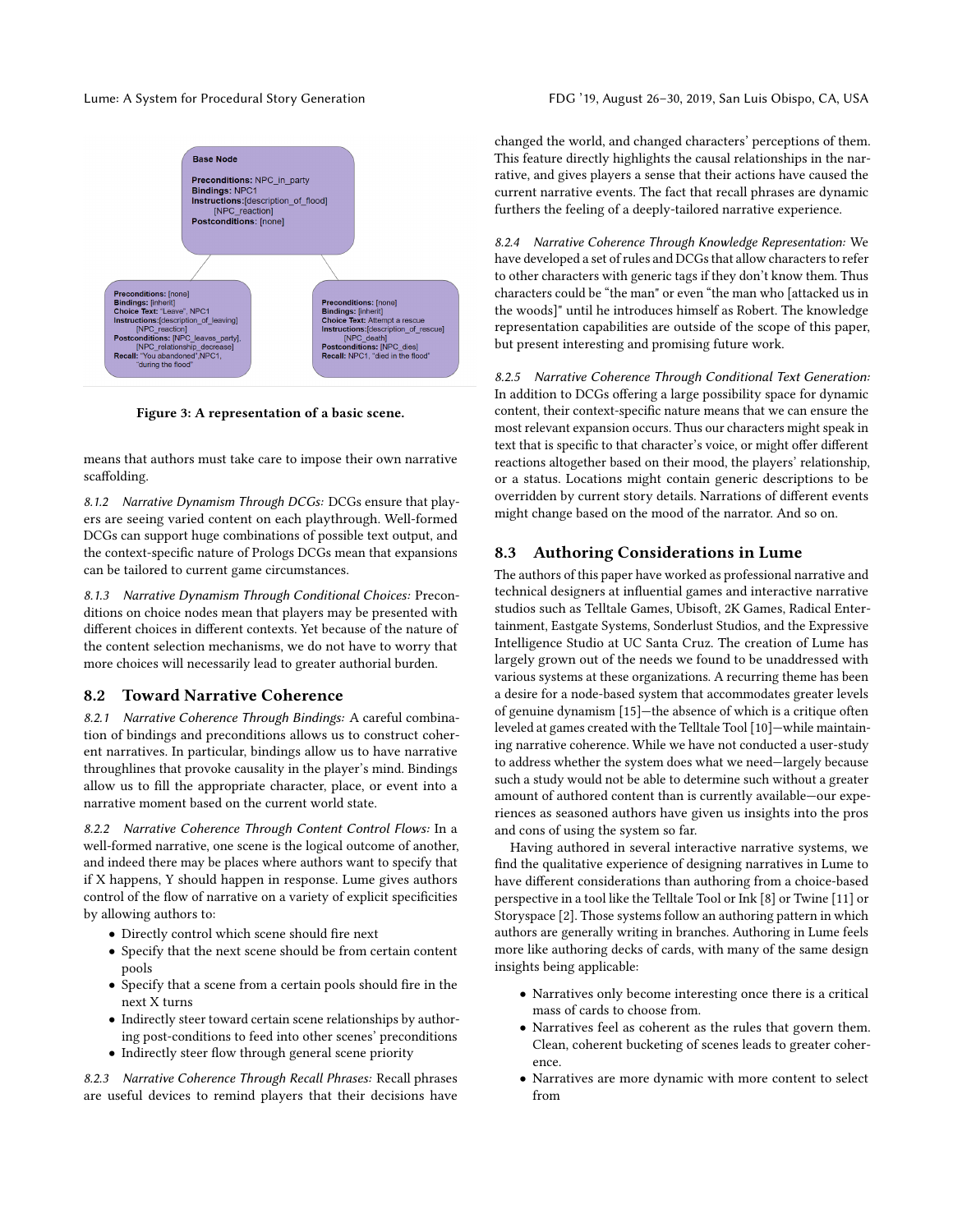FDG '19, August 26-30, 2019, San Luis Obispo, CA, USA Mason, Stagg, Wardrip-Fruin, and Mateas.

<span id="page-7-6"></span>

Figure 4: Even with additional scenes inserted for pacing, a simple storyline emerges from scenes selected from a pool. The decision from the first scene is recalled in the third.

<span id="page-7-7"></span>

Figure 5: A more complex storyline emerges here. The more specific a scene's preconditions, the more reactive to player choice it feels. We can also reuse scenes at narratively appropriate moments with recall events filling in the correct details of the final scene.

• The most interesting scenes are the rare ones. The more conditions that must be met for a scene to fire, the more exciting it feels when it does.

Lume has shown potential for great narrative coherence, with the trade-off being that additional design effort must go into ensuring that rules, bindings, and control flow uphold that coherence. Lume has also shown potential for great dynamism, with the tradeoff being that additional authoring effort is required. In addition to writing alternate scenes to fulfill the same narrative function, we find that in practice alternate DCG expansions should contain variations on form as well as variations on content to avoid feeling stilted, as though madlibs have been dropped in. Thus, in order to achieve both dynamism and coherence, the authorial burden is nontrivial.

We should also restate the we do not claim that Lume is the first system to offer the features detailed in this section. Other systems have conditional choices, such as Inkle games [\[9\]](#page-7-12) or King of Dragon Pass [\[1\]](#page-7-13); Facade [\[20\]](#page-8-12), and particularly Prom Week [\[21\]](#page-8-13) make heavy use of recall phrases; dynamism through binding is a feature in StoryAssembler [\[6\]](#page-7-4), Prom Week, and many HTN-based story generators. Instead, we believe that the particular way we have combined these features has potential for creating interesting narratives.

# 9 FUTURE WORK

While Lume offers first-results toward highly-tailored player experiences, it also raises interesting questions about best practices for designing within such a system. Currently Lume exists in a prototype phase that, while functional for creating the kinds of experiences detailed above, is extremely unfriendly for use by nonexpert authors. Additionally, while capabilities for quests, knowledge representation systems, and dynamic nemeses are all present in the system currently, design best-practices for these features

require a more systemic approach to narrative design that remains untested in terms of usability for non-expert narrative designers. Lume is currently being used to develop a full-scale narrative game, and we anticipate that many fascinating future questions will arise from that process.

# ACKNOWLEDGMENTS

Mark Bernstein, Emily Short, Carl Muckenhoupt, Jacob Garbe, Aaron Reed, and Max Kreminski provided excellent conversations and feedback that contributed greatly to this paper.

#### **REFERENCES**

- <span id="page-7-13"></span>[1] A Sharp, LLC. 2015. King of Dragon Pass. Herocraft (pub). PC Game for Windows. [https://store.steampowered.com/app/352220/King\\_of\\_Dragon\\_Pass/](https://store.steampowered.com/app/352220/King_of_Dragon_Pass/)
- <span id="page-7-11"></span>[2] Bernstein, M. 2016. Storyspace 3. In Proceedings of the 27th ACM Conference on Hypertext and Social Media (HT '16). ACM, New York, NY, USA, 201-206.
- <span id="page-7-2"></span>[3] Bernstein M., Greco D. 2002. "Card Shark and Thespis: Exotic Tools for Hypertext Narrative." In: Wardrip-Fruin N, Harrigan P (eds) First Person. MIT Press, Cambridge.
- <span id="page-7-5"></span>[4] Compton K., Kybartas B., Mateas M. 2015. Tracery: An Author-Focused Generative Text Tool. In: Schoenau-Fog H., Bruni L., Louchart S., Baceviciute S. (eds) Interactive Storytelling. ICIDS 2015. Lecture Notes in Computer Science, vol 9445. Springer, Cham.
- <span id="page-7-1"></span>Failbetter Games. 2009. Fallen London.<http://fallenlondon.storynexus.com/>
- <span id="page-7-4"></span>[6] Garbe, J. Kreminski, M. Samuel, B. Wardrip-Fruin, N., Mateas, M. 2019. "StoryAssembler: An Engine for Generating Dynamic Choice-Driven Narratives". In: The Fourteenth International Conference on the Foundations of Digital Games (FDG âĂŹ19), August 26âĂŞ30, 2019, San Luis Obispo, CA,USA.
- <span id="page-7-3"></span>[7] Golovchinsky, G. Marshall, C. C. 2000. "Hypertext Interaction Revisited." In Proceedings of Hypertext 2000, San Antonio, TX.
- <span id="page-7-9"></span>Inkle. 2019. Ink.<https://www.inklestudios.com/ink/>
- <span id="page-7-12"></span>[9] Inkle. 2015. 80 Days. PC Game for Windows. [https://store.steampowered.com/](https://store.steampowered.com/app/381780/80_Days/) [app/381780/80\\_Days/](https://store.steampowered.com/app/381780/80_Days/)
- <span id="page-7-8"></span>[10] Klepek, P. 2017. "Telltale's Ancient Technology is Now Badly Hurting Their Games". Vice: Apr 21, 2017. [https://www.vice.com/en\\_us/article/pg5k9n/](https://www.vice.com/en_us/article/pg5k9n/telltales-ancient-technology-is-now-badly-hurting-their-games) [telltales-ancient-technology-is-now-badly-hurting-their-games](https://www.vice.com/en_us/article/pg5k9n/telltales-ancient-technology-is-now-badly-hurting-their-games)
- <span id="page-7-10"></span>[11] Klimas, C. 2018. Twine.<https://twinery.org>
- <span id="page-7-0"></span>[12] Kreminski, M. Wardrip-Fruin, N. "Mapping the Storylets Design SpaceâĂİ In: International Conference on Interactive Digital Storytelling (pp. 160-164). Springer, Cham.